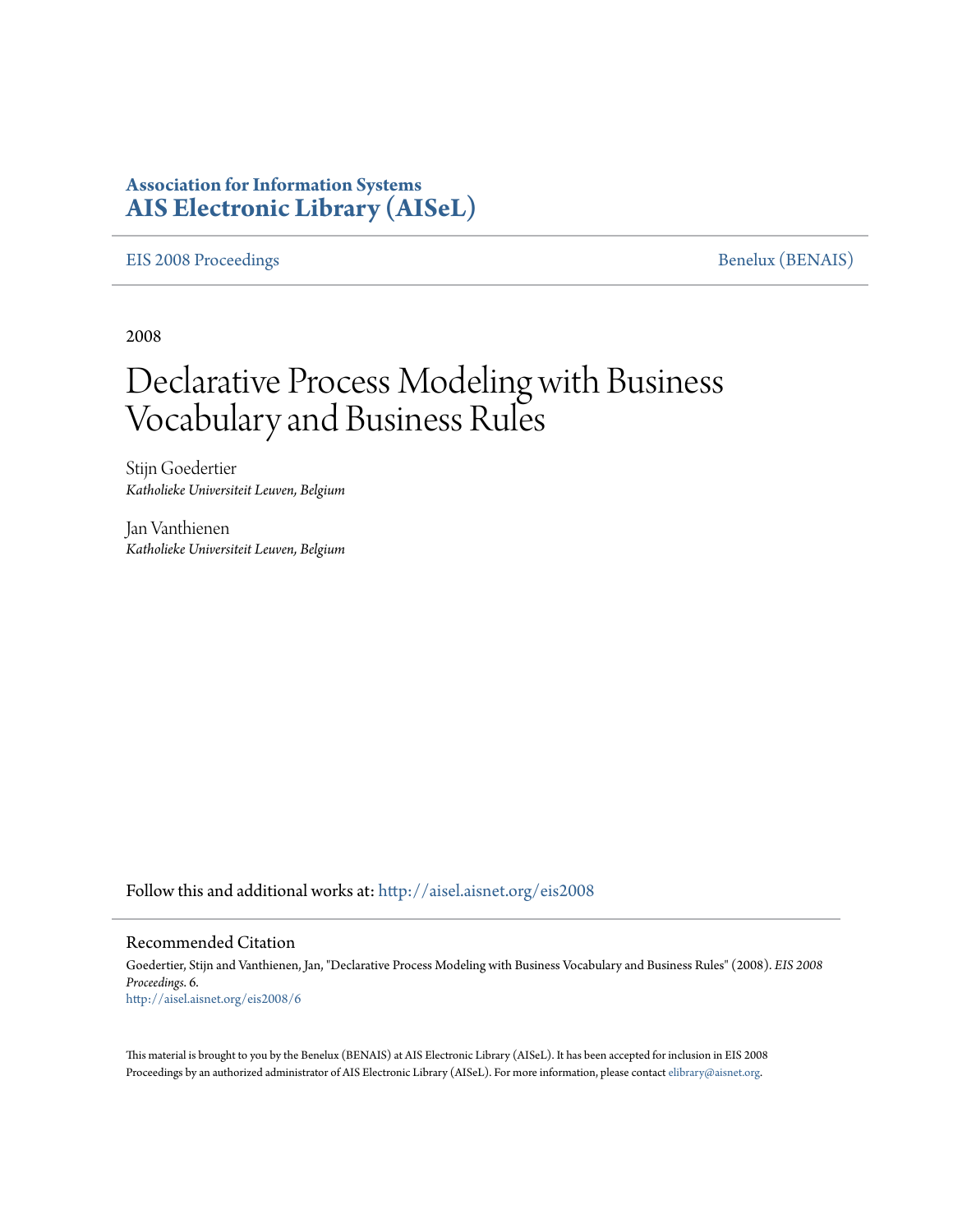# Declarative Process Modeling with Business Vocabulary and Business Rules

Stijn Goedertier and Jan Vanthienen

Katholieke Universiteit Leuven, Belgium

Abstract. In the literature, there exist already many languages for declarative process modeling. Each language addresses only one specific business concern. In our work, we define a unified framework for declarative process modeling, consisting of a unified vocabulary, execution model, and business rule types [\[1\]](#page-2-0). It can be used both as an expressive informal language for documenting business concerns, and as an ontological foundation to compare and develop declarative languages.

#### 1 Introduction

In general, one can think of business concerns such as regulations, time constraints, resource constraints, and information prerequisites, to play a governing role in the organization of work. Organizations often only implicitly think about these business concerns and immediately determine task control flows, information flows and work allocation schemes. In other words, the business concerns remain implicit but their effects are *hard-coded* directly in **procedural lan**guages such as the Business Process Modeling Notation (BPMN).

Declarative process models, in contrast, explicitly take into account the business concerns that govern business processes and leave as much freedom as is permissible at execution time for determining a valid and suitable execution scenario. In the literature, there exist already many declarative process modeling languages such as the case handling paradigm [\[2\]](#page-2-1), the constraint specification framework [\[3\]](#page-2-2), the Web Service Modeling Ontology (WSMO) [\[4\]](#page-2-3), and the ConDec language [\[5\]](#page-2-4). Each language addresses only one specific business concern.

### 2 The EM-BrA<sup>2</sup>CE Framework

We take a different approach to declarative process modeling. Rather than defining another language, we define the  $EM-BrA^2CE$  Framework, a unified framework, within which the aforementioned languages can be positioned. EM-BrA<sup>2</sup>CE stands for 'Enterprise Modeling using Business Rules, Agents, Activities, Concepts and Events'. It consists of a formal, unified vocabulary, and execution model. The differences between declarative process languages can in part be brought back to a different perception of state space, transition types, and transition constraints. The remainder of this text briefly discusses the unified state space, transition types, and transition constraints within the framework.